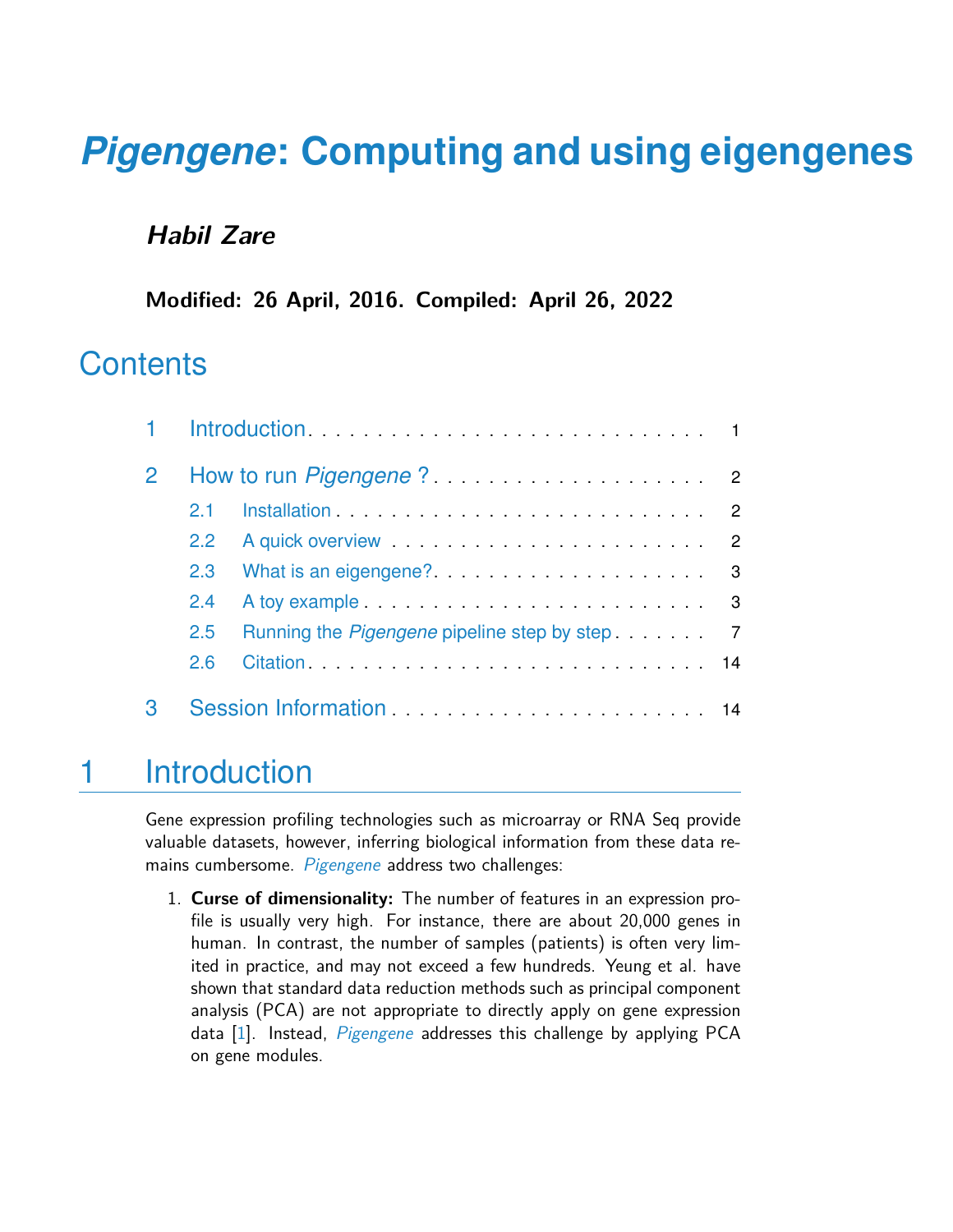2. **Normalization:** Data produced using different technologies, or in dif-ferent labs, are not easily comparable. [Pigengene](http://bioconductor.org/packages/Pigengene) identifies eigengenes, informative biological signatures that are robust with respect to the profiling platform. For instance, it can identify the signatures (compute the eigengenes) on microarray data, and infer them on biologically-related RNA Seq data. The resulting signatures are directly comparable even if the set of samples (patients) are independent and disjoint in the two analyzed datasets.

## <span id="page-1-0"></span>2 How to run *[Pigengene](http://bioconductor.org/packages/Pigengene)* ?

### 2.1 Installation

<span id="page-1-1"></span>[Pigengene](http://bioconductor.org/packages/Pigengene) is an R package that can be downloaded and installed from Bioconductor by the followig commands in R:

```
if (!requireNamespace("BiocManager", quietly=TRUE)) install.packages("BiocManager")
BiocManager::install("Pigengene")
```
Alternatively, if the source code is already available, the package can be installed by the following command in Linux:

R CMD INSTALL Pigengene\_x.y.z.tar.gz

<span id="page-1-2"></span>where x.y.z. determines the version. The second approach requires all the dependencies be installed manually, therefore, the first approach is preferred.

#### 2.2 A quick overview

<span id="page-1-3"></span>*[Pigengene](http://bioconductor.org/packages/Pigengene)* identifies gene modules (clusters), computes an eigengene for each module, and uses these biological signatures as features for classification. The main function is one. step.pigengene which requires a gene expression profile and the corresponding conditions (types). Individual functions are also provided to facilitate running the pipeline in a customized way. The inferred biological signatures (eigengenes) are useful for supervised or unsupervised analyses.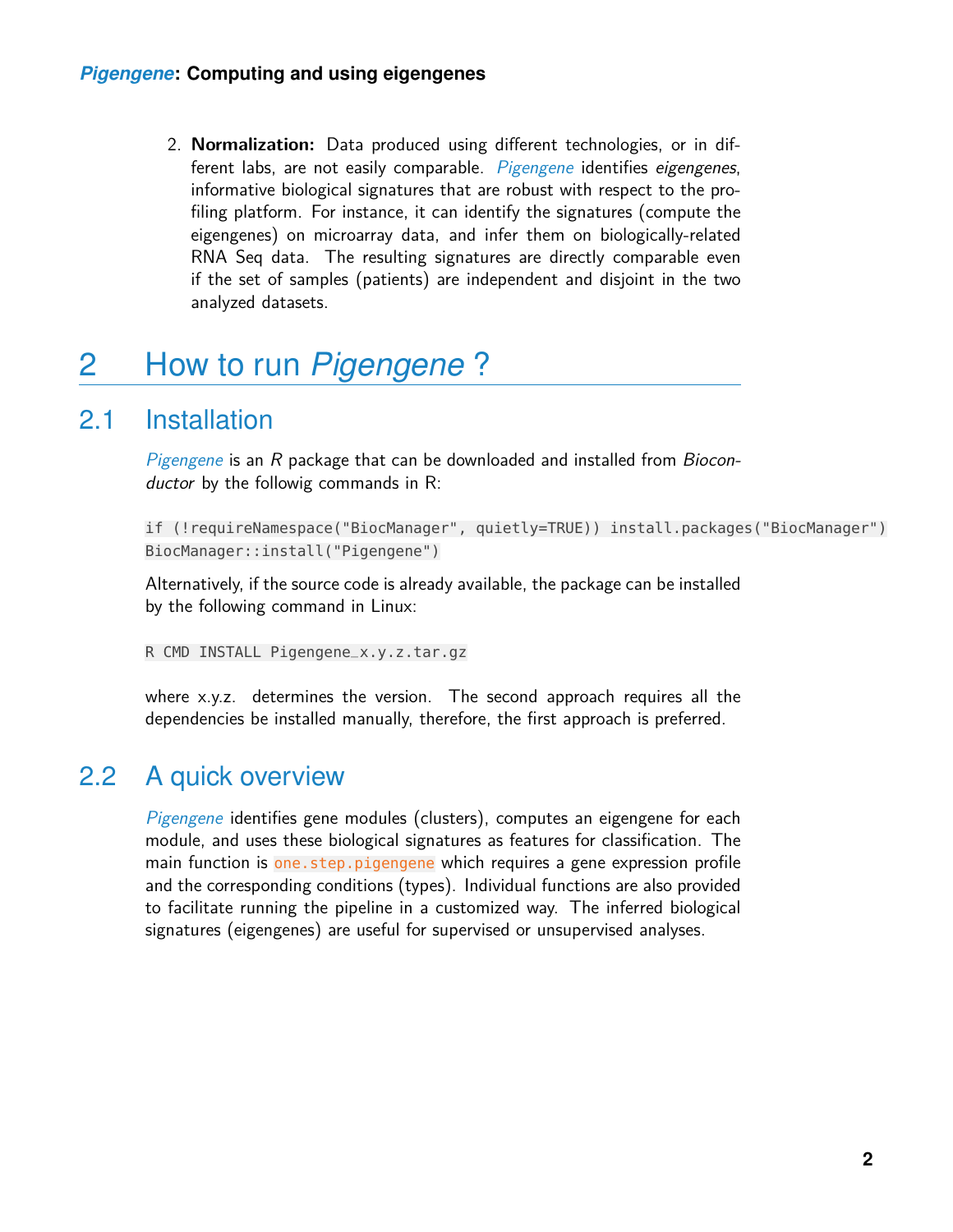#### 2.3 What is an eigengene?

In most functions of this package, eigenegenes are computed or used as robust biological signatures. Briefly, each eigengene  $\mathcal E$  is a weighted average of the expression of all genes in a given set of  $n$  genes (also known as a gene module or a cluster of genes).

$$
\mathcal{E} = \alpha_1 g_1 + \alpha_2 g_2 + \cdots + \alpha_n g_n,
$$

<span id="page-2-0"></span>where  $\alpha_i$  represents the weight corresponding to gene  $g_i.$  The weights are adjusted in a way that the explained variance is maximized. This guarantees that the loss in the biological information in minimized.

#### 2.4 A toy example

For a quick start, the application of  $Pigengene$  pipeline on some leukemia dataset is demonstrated below [\[2\]](#page-15-1). The first step is to load the package and data in R:

```
library(Pigengene)
## Loading required package: graph
## Loading required package: BiocGenerics
##
## Attaching package: 'BiocGenerics'
## The following objects are masked from 'package:stats':
##
## IQR, mad, sd, var, xtabs
## The following objects are masked from 'package:base':
##
## Filter, Find, Map, Position, Reduce, anyDuplicated, append,
## as.data.frame, basename, cbind, colnames, dirname, do.call,
## duplicated, eval, evalq, get, grep, grepl, intersect,
## is.unsorted, lapply, mapply, match, mget, order, paste, pmax,
## pmax.int, pmin, pmin.int, rank, rbind, rownames, sapply,
## setdiff, sort, table, tapply, union, unique, unsplit, which.max,
## which.min
## Loading required package: BiocStyle
##
```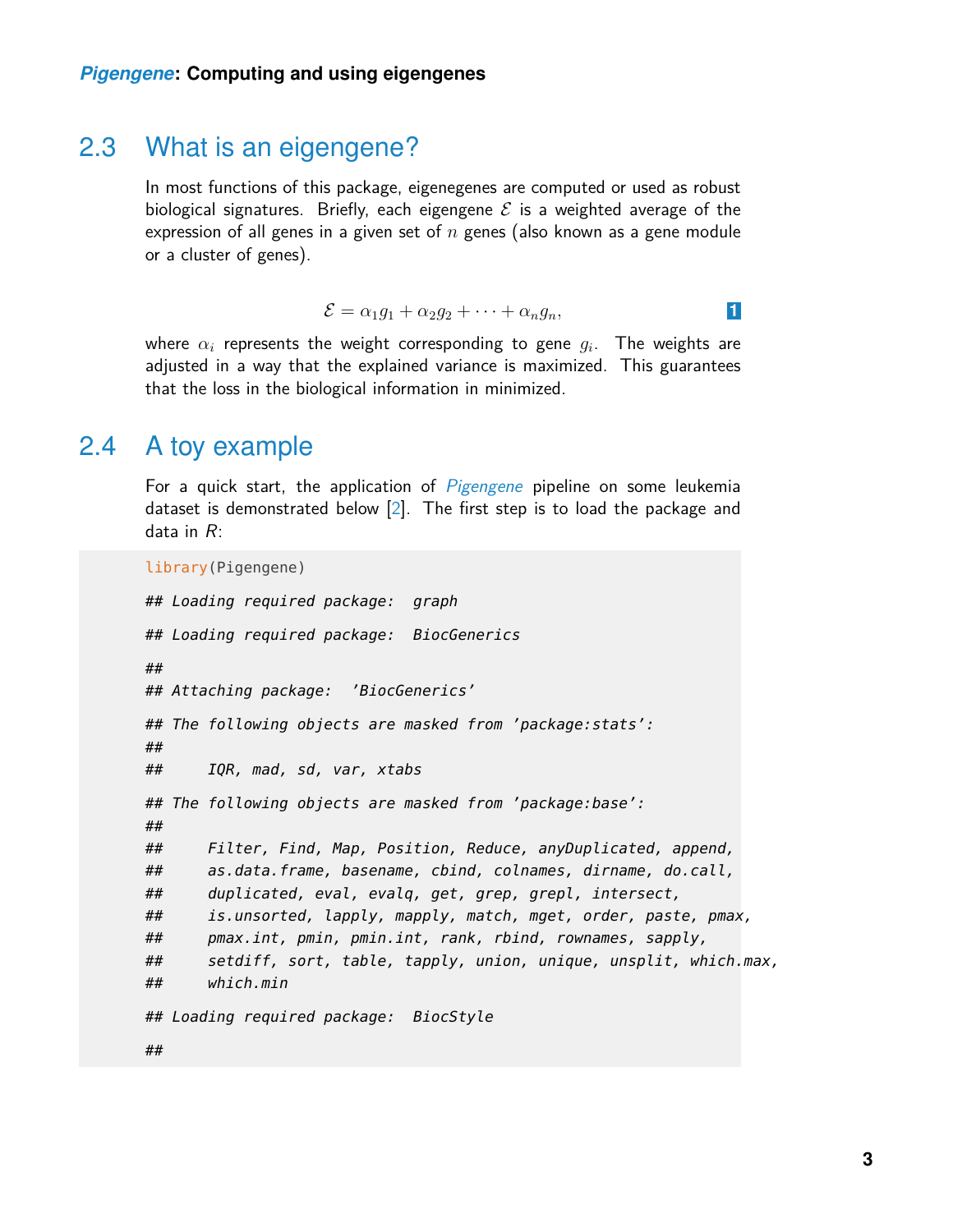#### *[Pigengene](http://bioconductor.org/packages/Pigengene)***: Computing and using eigengenes**

```
data(aml)
data(mds)
d1 <- rbind(aml,mds)
Labels < c(rep("AML", nrow(aml)), rep("MDS", nrow(mds)))
names(Labels) < rownames(d1)
Disease < as.data.frame(Labels)
h1 <- pheatmap.type(d1[,1:20],annRow=Disease,show_rownames=FALSE)
```


Please note that the provided data in the package is sub-sampled for a quicker demonstration. For real applications, the expression of thousands of genes should be provided in order to the co-expression network analysis to be appropriate. It is common to first perform differential expression analysis, sort all the genes based on p-values, and use the top-third as the input [\[3\]](#page-15-2). Analyzing such input with *[Pigengene](http://bioconductor.org/packages/Pigengene)* can take a few hours and may require 5-10 GB of memory. The following command runs Pigengene pipeline on the toy data:

p1 <- one.step.pigengene(Data=d1,saveDir='pigengene', bnNum=0, verbose=1, seed=1, Labels=Labels, toCompact=FALSE, doHeat=FALSE)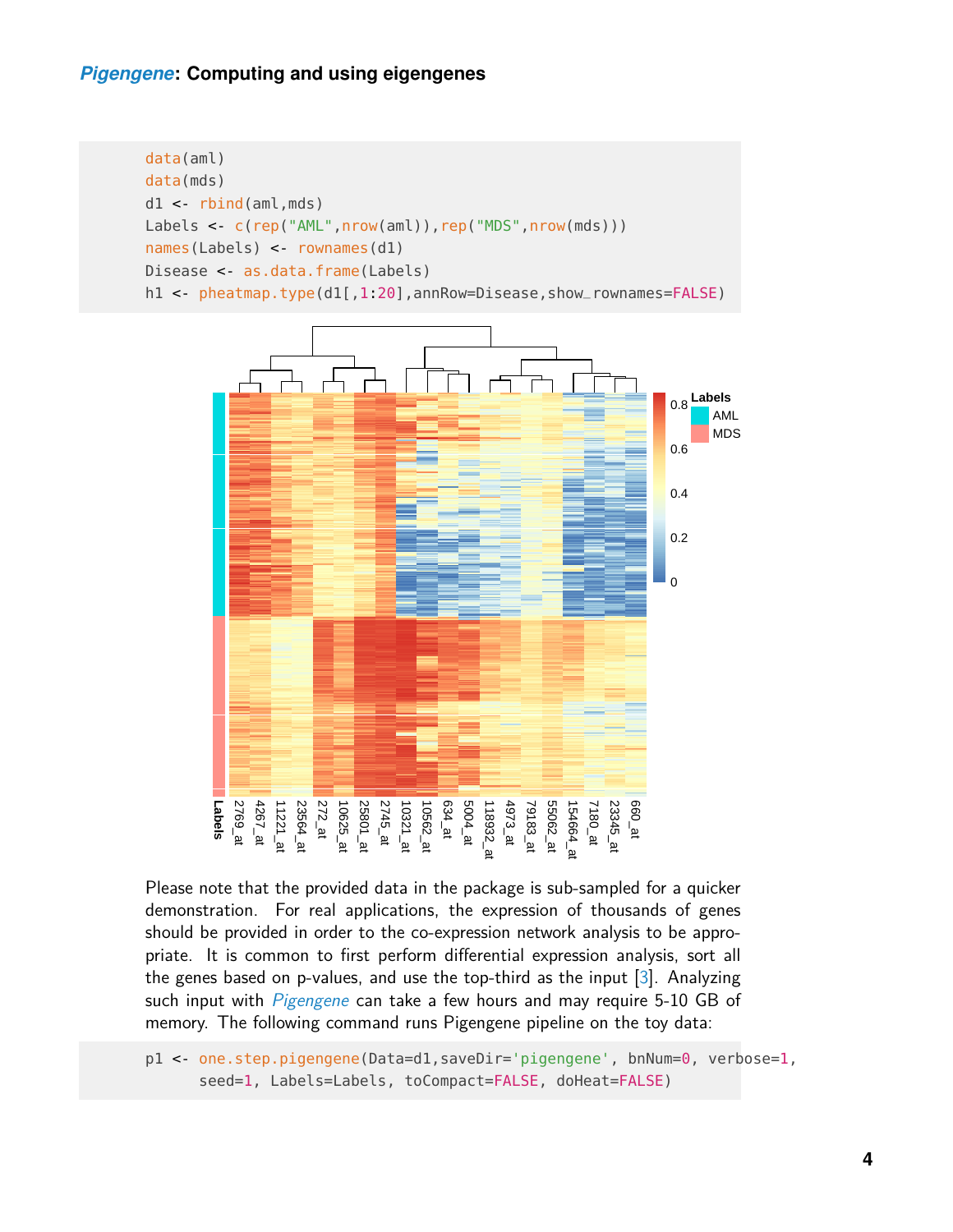```
## Pigengene started analizing 366 samples using 1000 genes...
## [1] "dataNum==1"
## Warning: executing %dopar% sequentially: no parallel backend registered
## Pigengenes...
## Pigengene plots in:
## /tmp/RtmpmuCl3b/Rbuildacec847bd4e9d/Pigengene/vignettes/pigengene/plots
## Making decision trees...
## minPerLeaf: 8, 9, 10, 11, 12, 13, 14, 15, 16, 17, 18, 19, 20, 21,
22, 23, 24, 25, 26, 27, 28, 29, 30, 31, 32, 33, 34, 35, 36, 37
## costs:
## AML MDS
## AML 0 1
## MDS 1 0
## toCompact: FALSE
```
Results and figures are saved in pigengene folder under the current directory. For more advanced applications, the user is encouraged to analyze the data stepby-step and customize the individual functions such as compute.pigenegene and make.decision.tree.

In addition to the provided decision trees, the user can also take alternative approaches to perform classification, clustering, survival analysis, etc. using eigengenes as robust biological signatures (informative features). Eigengenes and other useful objects can be retrieved from the output. For instance, c5treeRes is a list containing the results of fitting decision trees to the eigengenes. As shown above, a couple of trees were fitted, one per a value for minPerLeaf. The following command plots the tree corresponding to 34, i.e., it was fitted requiring the minimum number of samples per every leaf to be at least 34.

```
plot(p1$c5treeRes$c5Trees[["34"]])
```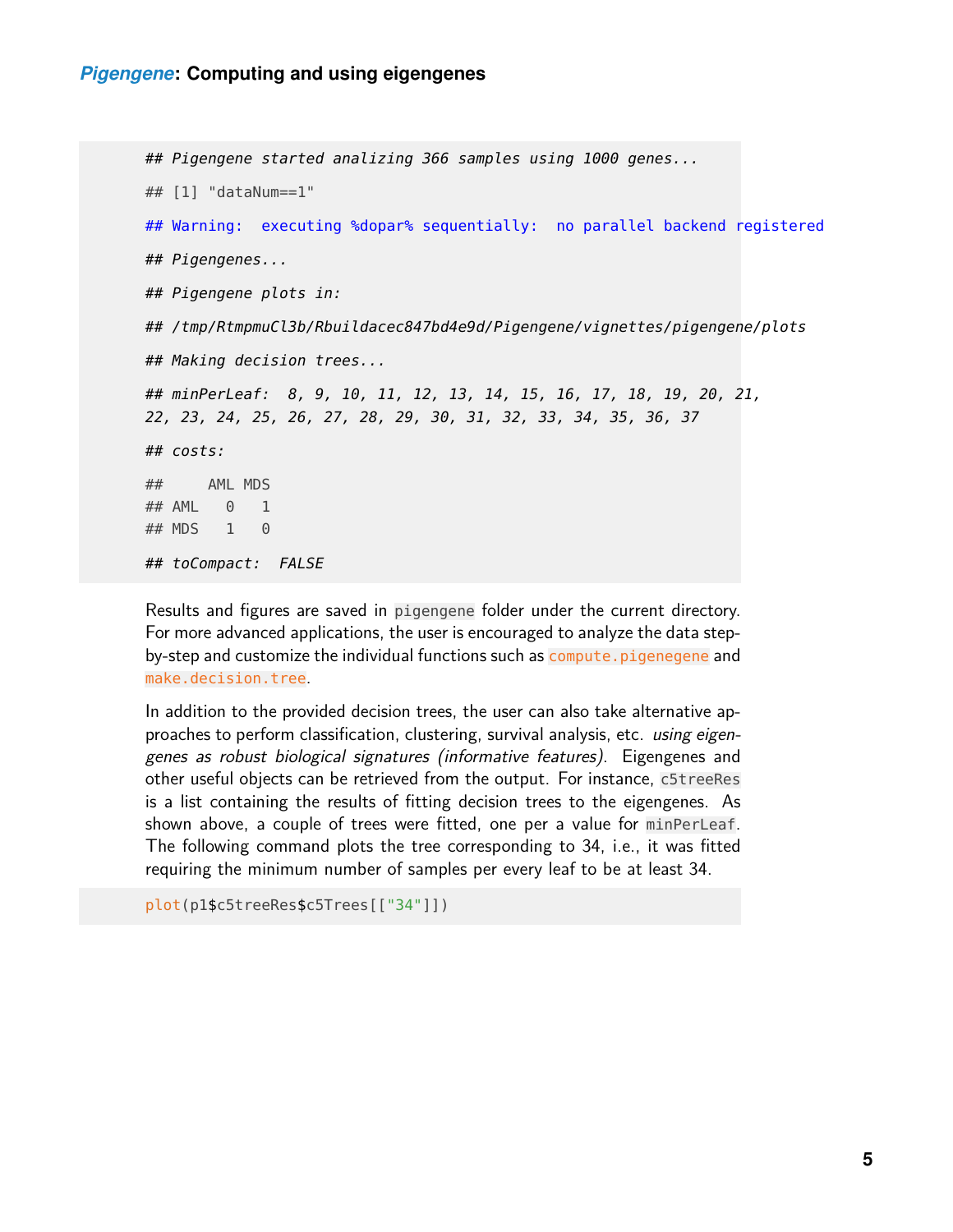

The tree corresponding to other values are saved in pigengene folder. Of note, is the pigenegene object that contains the matrix of inferred eigenegenes. Each row corresponds to a sample, and each column represents an eigengene.

```
dim(p1$pigengene$eigengenes)
```
## [1] 366 4

p1 <- pheatmap.type(p1\$pigengene\$eigengenes,annRow=Disease,show\_rownames=FALSE)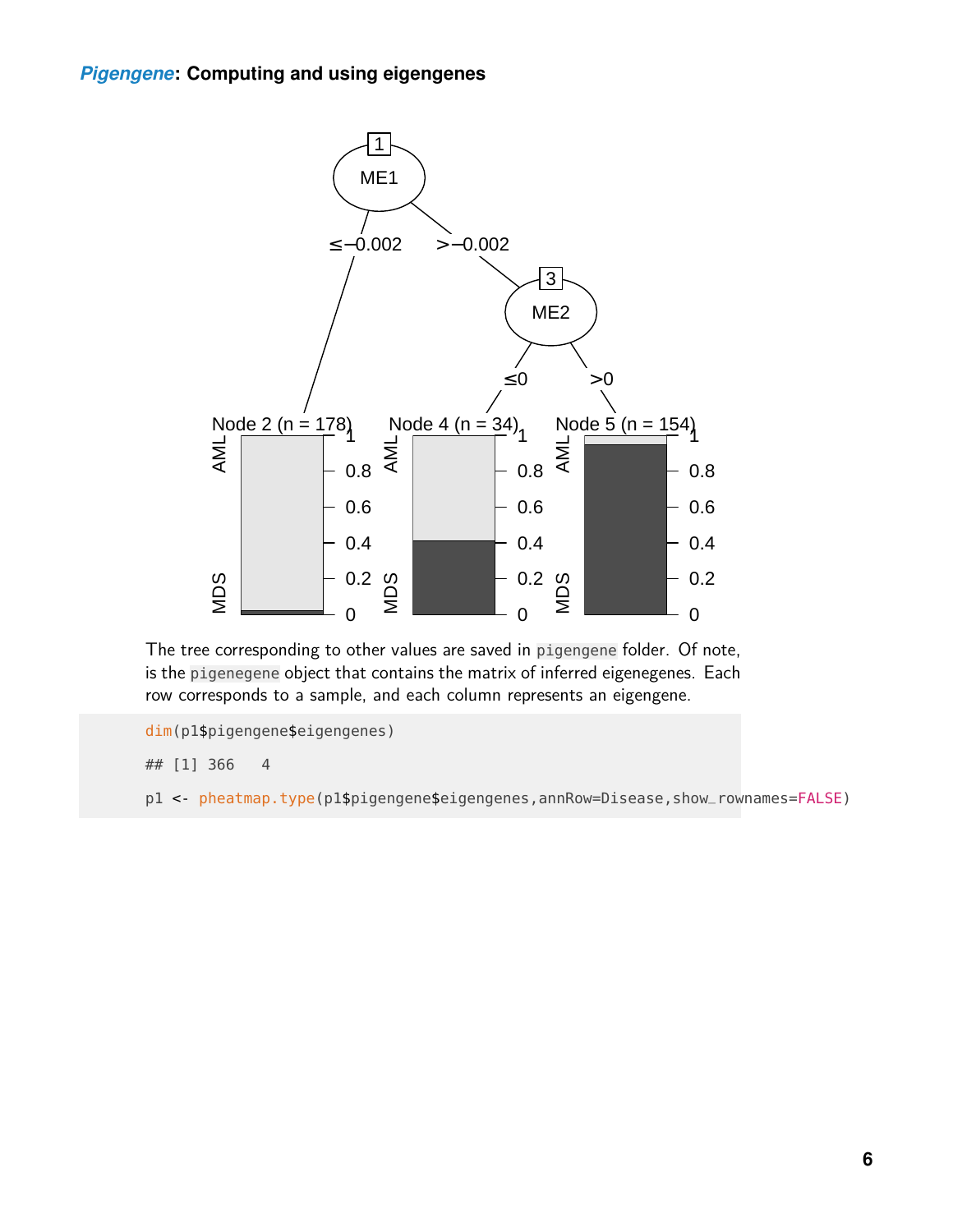

### <span id="page-6-0"></span>2.5 Running the *[Pigengene](http://bioconductor.org/packages/Pigengene)* pipeline step by step

If you are curious about the specific steps in the [Pigengene](http://bioconductor.org/packages/Pigengene) pipeline, or you need to run some steps with different settings, you can follow the steps below. The results will be similar to the output of the one.step.pigengene function. The first step is quality control to make sure that the matrices have row and column names, and do not include too many NA values:

```
## QC:
checked <- check.pigengene.input(Data=d1, Labels=Labels)
DataI <- checked$Data
LabelsI <- checked$Labels
```
We oversample the data such that the number of cases in each condition is almost balanced.

wData <- balance(Data=DataI, Labels=LabelsI, verbose=1)\$balanced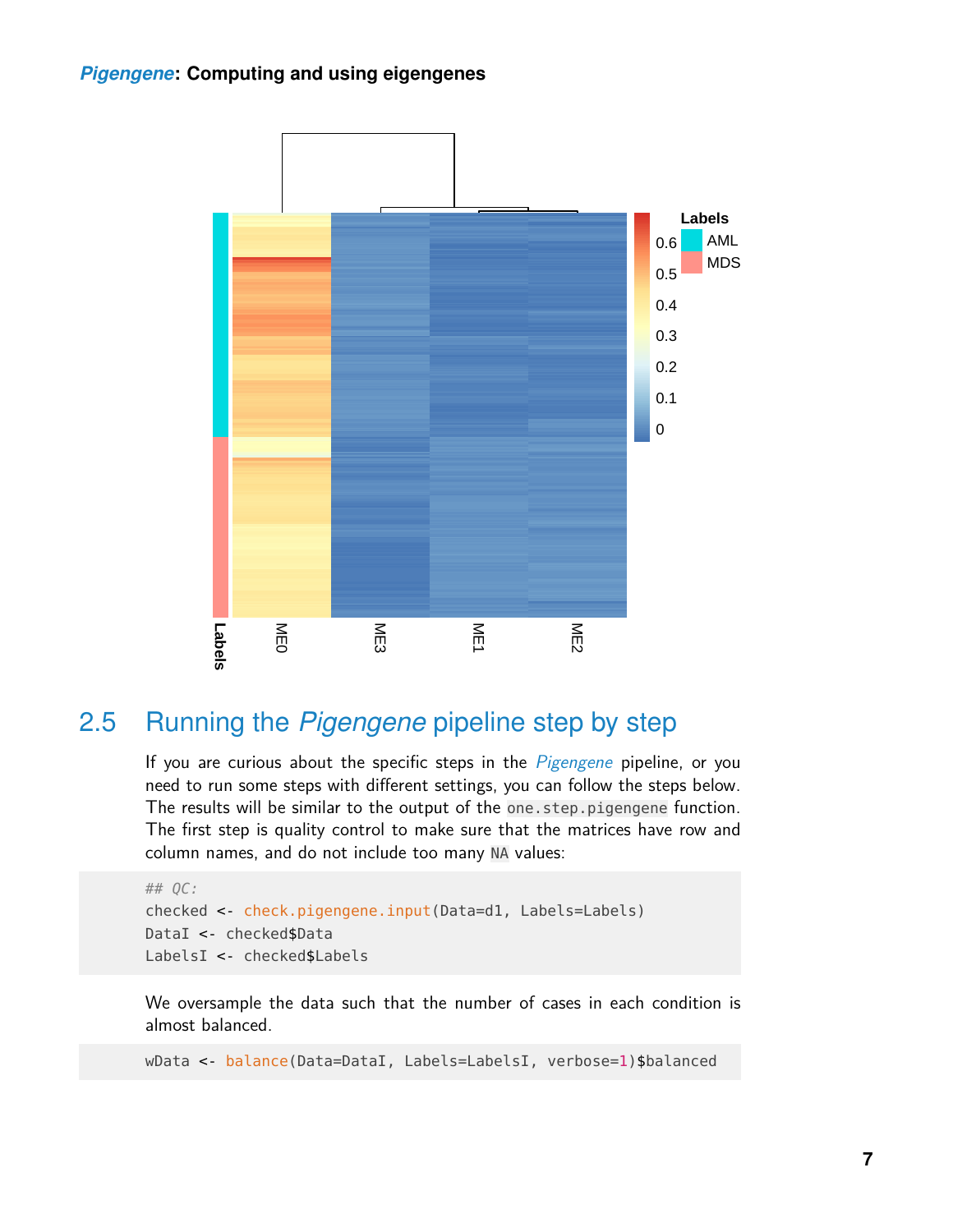```
## Balancing...
## Oversampling to: 1818 of type AML , 1804 of type MDS ,
```
Weighted gene co-expression network analysis (WGCNA) [\[4\]](#page-15-3) does not assume any cutoff (i.e., hard threshold) on the correlation values. Instead, it raises the correlation values to a power so that the correlation values that are close to zero diminish. This hyperparameter is called  $\beta$ , and can be estimated using as follows:

```
betaI <- calculate.beta(RsquaredCut=0.8, Data=wData, verbose=1)$power
## Calculating beta...
## beta: 9
saveDir < "steps" ## Results will be saved in this folder.
dir.create(saveDir)
```
Once we have an estimate for  $\beta$ , WGCNA can be done in one step using the following function to identify gene modules (i.e., clusters):

```
## WGCNA
wgRes <- wgcna.one.step(Data=wData, seed=1, power=betaI,
     saveDir=saveDir, verbose=1)
## Identifying the modules (WGCNA)...
## power= 9
## 4 modules were identified with the following sizes:
## modules
## 0 1 2 3
## 1 441 333 225
## save(net, file='steps/net.RData')
## save(wgOneStep, file='steps/wgOneStep.RData')
```
The output of wgcna.one.step is a list of objects including modules, which is a numeric vector named with genes. Genes that map to the same numeric value are considered to be in the same module. We use this information to compute an eigengene for every module.

```
## Eigengenes:
pigengene <- compute.pigengene(Data=DataI, Labels=LabelsI,
                saveFile=file.path(saveDir, 'pigengene.RData'),
```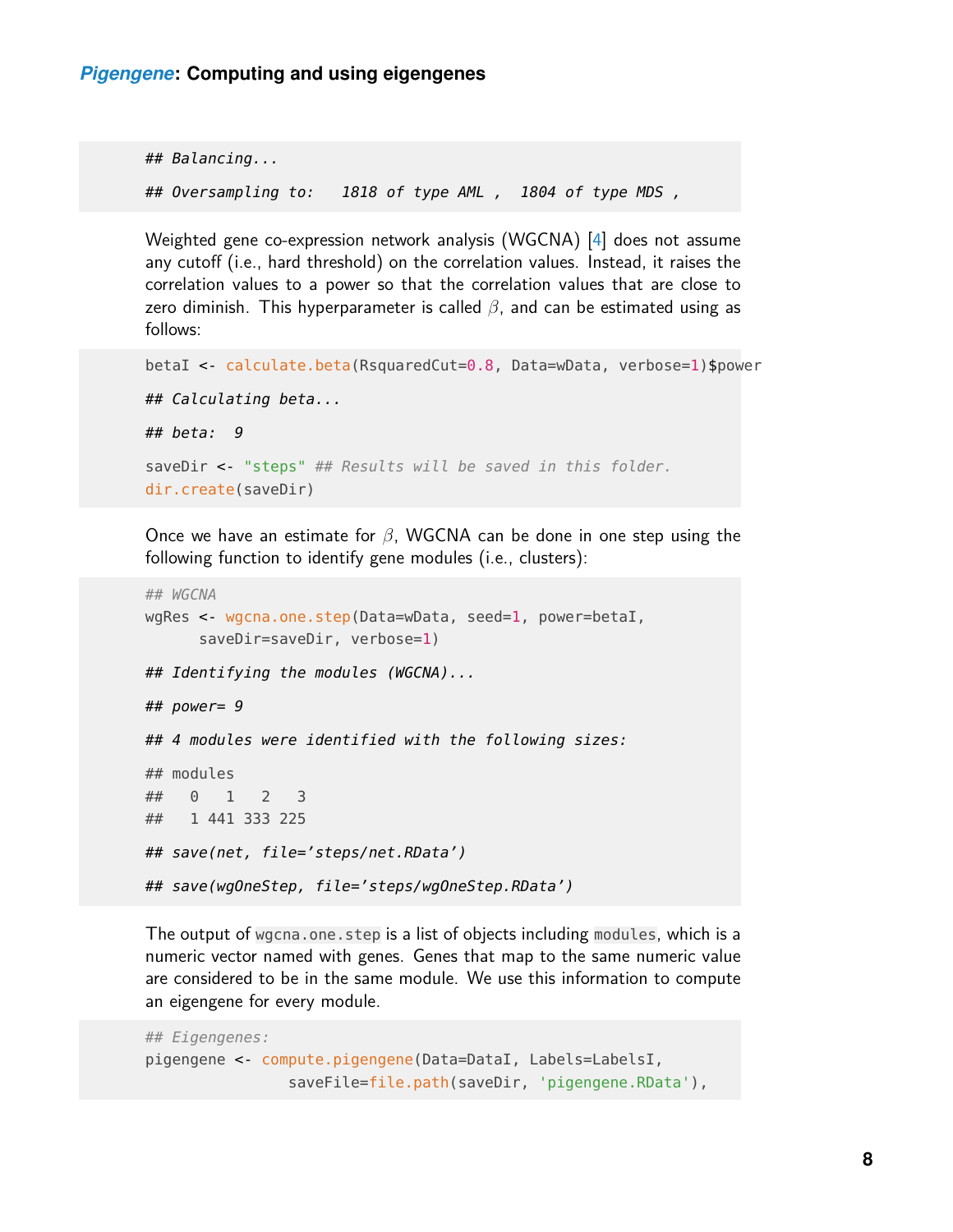```
modules=wgRes$modules, verbose=1)
## Pigengenes...
## Pigengene plots in:
## steps/plots
class(pigengene)
## [1] "pigengene"
print(dim(pigengene$eigengenes)) ##This is the eigengenes matrix.
## [1] 366 4
print(pigengene$eigengenes[1:3,1:4])
## ME1 ME2 ME3 ME0
## GSM376049 -0.006958185 -0.002890136 -0.006020223 0.4557040
## GSM376050 -0.003067442 -0.017728108 0.017231152 0.4298970
## GSM376051 -0.004466249 0.008799329 0.003679651 0.4251949
```
The number of columns in the eigengene matrix is equal to the number of modules, and the number of rows is equal to the number of samples.

Eigengenes can be used as robust biological signatures (i.e., features in machine learning terms) for classification, clustering, exploratory analysis, etc. For example, we can use them as random variables to fit a Bayesian network to data [\[5\]](#page-15-4).

```
## Learning the BN structure:
library(bnlearn)
learnt < learn.bn(pigengene=pigengene, bnPath=file.path(saveDir, "bn"),
                bnNum=10, ## In real applications, at least 100-1000.
                seed=1, verbose=1)
## learn.bn() with bnNum= 10 started at:
## 2022-04-26 17:37:22
## Warning in discretize(as.data.frame(d), method = "interval", breaks
= length(unique(Disease))): at least one variable should be continuous
## learn.bn() took:
## 21.27258 secs
```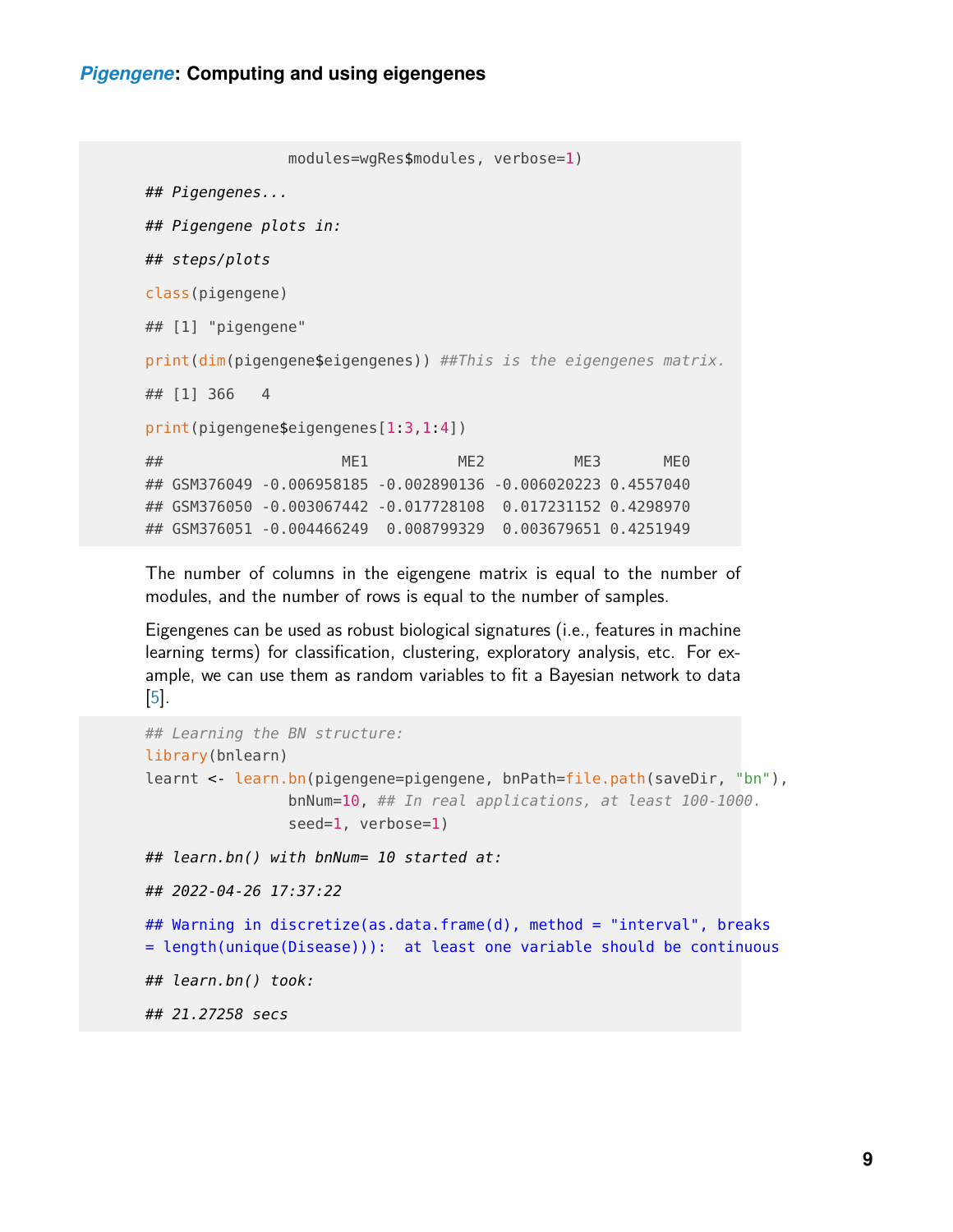

The learn.bn function has many arguments. See the corresponding documentation and publication [\[5\]](#page-15-4) for technical details. Because usually thousands of individual networks are needed, it is wise to train many models in parallel on a cluster, which can be done with appropriate settings for the learn.bn input arguments. We can replot the consensus Bayesian network, which is already saved on disk, using the draw.bn function.

drawn <- draw.bn(BN) ## By construction, the Disease node can have no parents.

The learn.bn function tries to find the best structure for the optimum Bayesian network. The conditional probability tables are yet to be inferred from the data.

```
## Fit the parameters of the Bayesian network:
fit <- bn.fit(x=BN, data=learnt$consensus1$Data, method="bayes", iss=10)
##where learnt$consensus1$Data is the discretized data matrix.
## The conditional probability table for one of the children of the Disease node:
selectedFeatures <- children("Disease", x=BN)
print(fit[[selectedFeatures[1]]])
```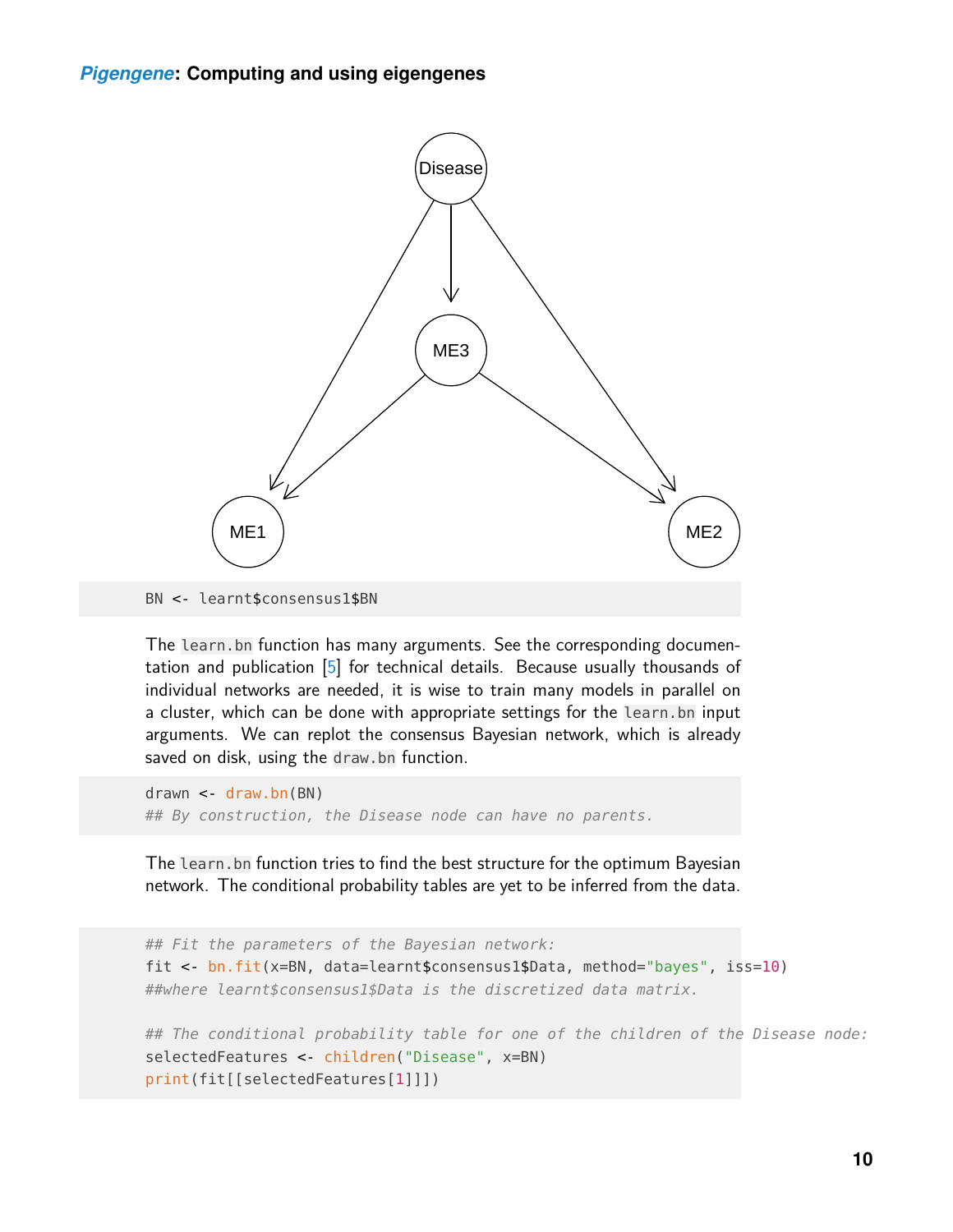#### *[Pigengene](http://bioconductor.org/packages/Pigengene)***: Computing and using eigengenes**

```
##
## Parameters of node ME1 (multinomial distribution)
##
## Conditional probability table:
##
## , , Disease = AML
##
\## ME3
## ME1 [-0.029534,-0.00131458] (-0.00131458,0.0151399]
## [-0.0361341,-0.0184773] 0.136904762 0.149032992
## (-0.0184773,0.00862247] 0.619047619 0.824800910
## (0.00862247,0.0308412] 0.244047619 0.026166098
\## ME3
## ME1 (0.0151399,0.0336717]
## [-0.0361341,-0.0184773] 0.645833333
## (-0.0184773,0.00862247] 0.348039216
## (0.00862247,0.0308412] 0.006127451
##
## , , Disease = MDS
##
\## ME3
## ME1 [-0.029534,-0.00131458] (-0.00131458,0.0151399]
## [-0.0361341,-0.0184773] 0.004219409 0.017006803
## (-0.0184773,0.00862247] 0.163713080 0.598639456
## (0.00862247,0.0308412] 0.832067511 0.384353741
\## ME3
## ME1 (0.0151399,0.0336717]
## [-0.0361341,-0.0184773] 0.119047619
## (-0.0184773,0.00862247] 0.547619048
## (0.00862247,0.0308412] 0.333333333
```
The fitted Bayesian network can be used for predicting the labels (i.e., values of the Disease node).

```
l2 <- predict(object=fit, node="Disease", data=learnt$consensus1$Data, method="bayes-lw")
table(LabelsI, l2)
## l2
## LabelsI AML MDS
## AML 196 6
## MDS 29 135
```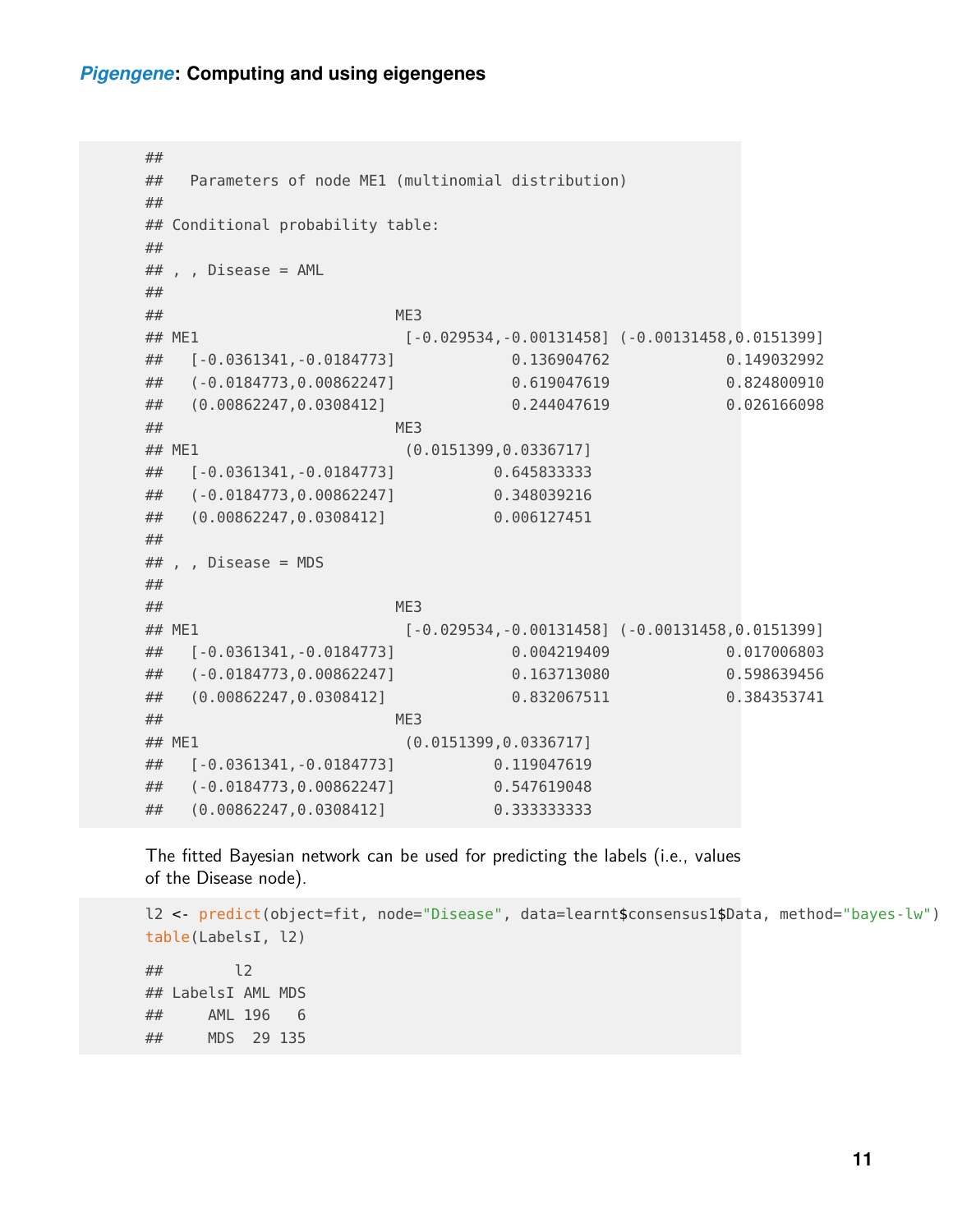Eigengenes can also be used in predictive models simpler than a Bayesian network. For example, a decision tree can be fitted using the make decision.tree function  $[6]$ .

```
## Decision trees:
treePath <- file.path(saveDir, 'C5Trees')
dir.create(path=treePath)
treeRes <- make.decision.tree(pigengene=pigengene, Data=DataI,
               selectedFeatures=selectedFeatures, saveDir=treePath,
               verbose=1, toCompact=FALSE)
## Making decision trees...
## minPerLeaf: 8, 9, 10, 11, 12, 13, 14, 15, 16, 17, 18, 19, 20, 21,
22, 23, 24, 25, 26, 27, 28, 29, 30, 31, 32, 33, 34, 35, 36, 37
## costs:
## AML MDS
## AML 0 1
## MDS 1 0
## toCompact: FALSE
## Warning in normalizePath(dir): path[1]="/tmp/RtmpmuCl3b/Rbuildacec847bd4e9d/Pigengene/
No such file or directory
## Warning in normalizePath(dir): path[1]="/tmp/RtmpmuCl3b/Rbuildacec847bd4e9d/Pigengene/
No such file or directory
## Warning in normalizePath(dir): path[1]="/tmp/RtmpmuCl3b/Rbuildacec847bd4e9d/Pigengene/
No such file or directory
```
If selectedFeatures="All", the make.decision.tree function automatically selects a "minimal" subset of eigengenes in order to prevent overfitting.

We can perform an over–representation pathway analysis based on the selected features in the decision tree using the get.enriched.pw function.

```
## Access tree results
usedFeatures <- get.used.features(c5Tree=treeRes$c5Trees[["17"]])
moduleMembers <- setNames(paste0("ME", wgRes$modules),
                          nm=sub("_[^_]+$", "", names(wgRes$modules)))
modMembersUsed <- moduleMembers[moduleMembers %in% usedFeatures]
moduList <- split(names(modMembersUsed), f=modMembersUsed)
```
library(org.Hs.eg.db)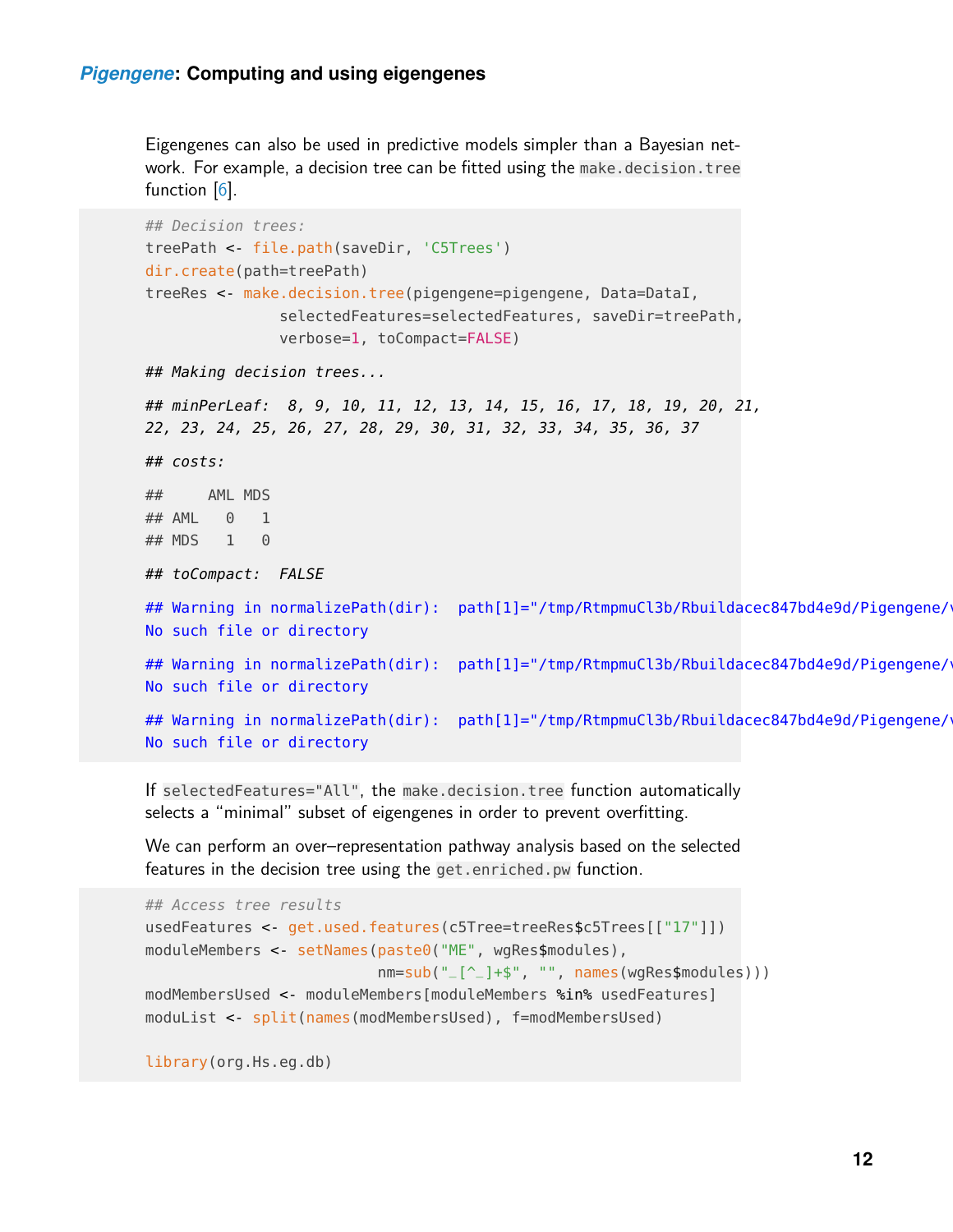```
## Loading required package: AnnotationDbi
## Loading required package: stats4
## Loading required package: Biobase
## Welcome to Bioconductor
##
## Vignettes contain introductory material; view with
## 'browseVignettes()'. To cite Bioconductor, see
## 'citation("Biobase")', and for packages 'citation("pkgname")'.
## Loading required package: IRanges
## Loading required package: S4Vectors
##
## Attaching package: 'S4Vectors'
## The following objects are masked from 'package:Rgraphviz':
##
## from, to
## The following objects are masked from 'package:base':
##
## I, expand.grid, unname
##
pw1 <- get.enriched.pw(genes=moduList, idType="ENTREZID", pathwayDb="KEGG",
                      Org=NULL, OrgDb=org.Hs.eg.db, outPath=saveDir, verbose=1)
## Getting enriched pathways...
## Warning in get.enriched.pw(genes = moduList, idType = "ENTREZID",
pathwayDb = "KEGG", : KEGG analysis will be done with human reference!
## Getting enriched pathways...
## Warning in get.enriched.pw(genes = genes1, idType = idType, pathwayDb
= pathwayDb, : KEGG analysis will be done with human reference!
## Reading KEGG annotation online:
## Reading KEGG annotation online:
## No enriched pathways found using KEGG database
## Plots and an excel file are saved at: steps/ME1_enrichResults/enrichResults
## Getting enriched pathways...
```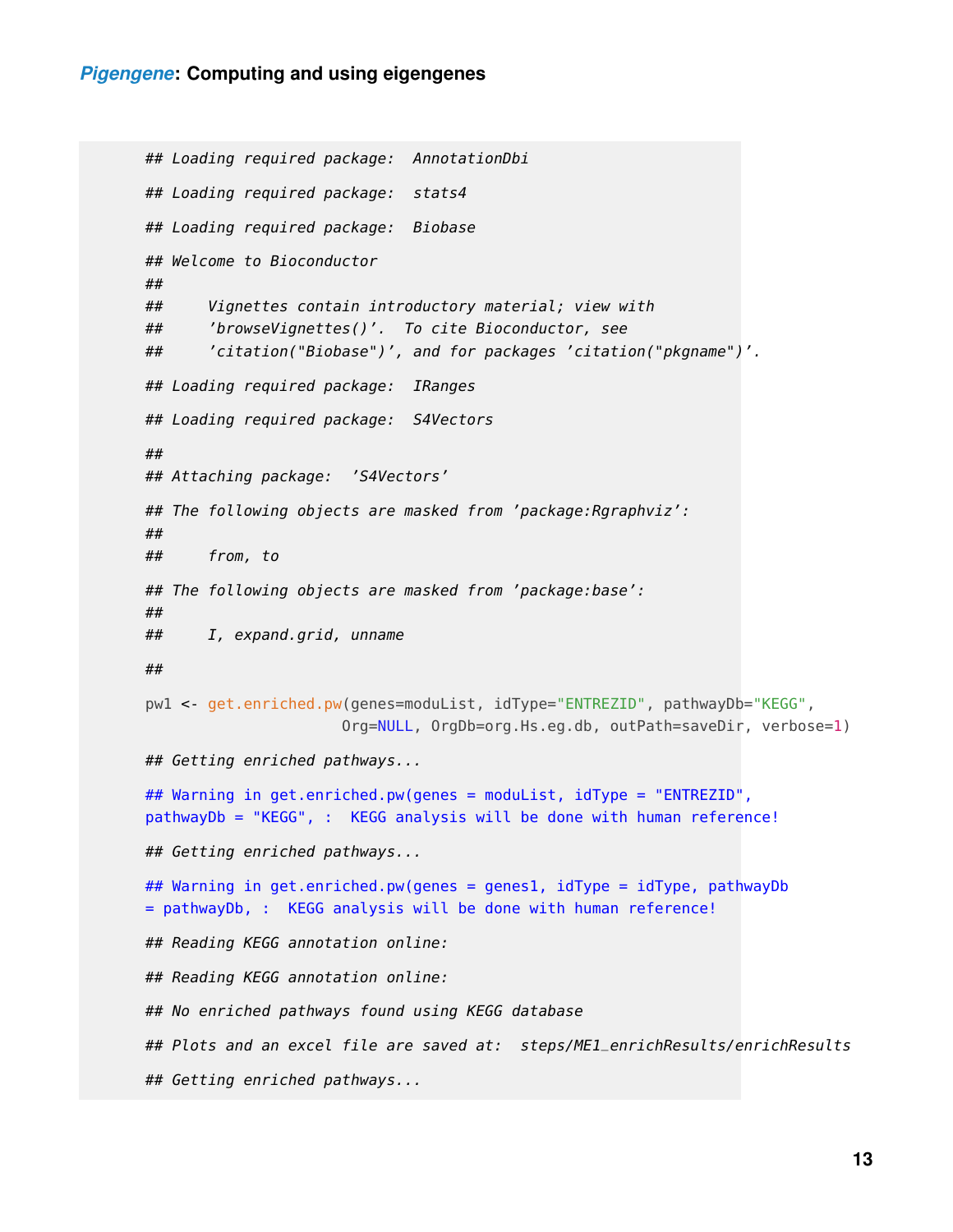## Warning in get.enriched.pw(genes = genes1, idType = idType, pathwayDb = pathwayDb, : KEGG analysis will be done with human reference! ## Plots and an excel file are saved at: steps/ME2\_enrichResults/enrichResults

The output is saved for each selected module under the "moduleName\_enrichment" folder. There is a subfolder that includes an excel file and plot(s). Each sheet in the excel file corresponds to a pathway database (KEGG in the above example). Each row is an overrepresented pathway.

#### <span id="page-13-0"></span>2.6 Citation

The methodology and an interesting application of *[Pigengene](http://bioconductor.org/packages/Pigengene)* on studying hematological malignancies is presented in the following reference  $[6]$ .

citation("Pigengene")

To cite package 'Pigengene' in publications use:

Amir Foroushani et al.(2016) Large-scale gene network analysis reveals the significance of extracellular matrix pathway and homeobox genes in acute myeloid leukemia: an introduction to the Pigengene package and its applications, Foroushani et al., BMC Medical Genomics. URL: https://bmcmedgenomics.biomedcentral.com/articles/10.1186/s1292 017-0253-6.

A BibTeX entry for LaTeX users is

 $\Theta$ Article, author  $=$  Amir Foroushani and et al., title  $=$  Large-scale gene network analysis reveals the significance of extracellular matrix pathway and homeobox genes in acute myeloid leukemia: an introduction to the Pigengene package and its applications, journal = BMC Medical Genomics, year = 2017, volume = 10, number  $= 1$ , pages  $= 16$ , month  $= 3$ ,

### <span id="page-13-1"></span>3 Session Information

The output of sessionInfo on the system that compiled this document is as follows:

toLatex(sessionInfo())

• R version 4.2.0 RC (2022-04-19 r82224), x86\_64-pc-linux-gnu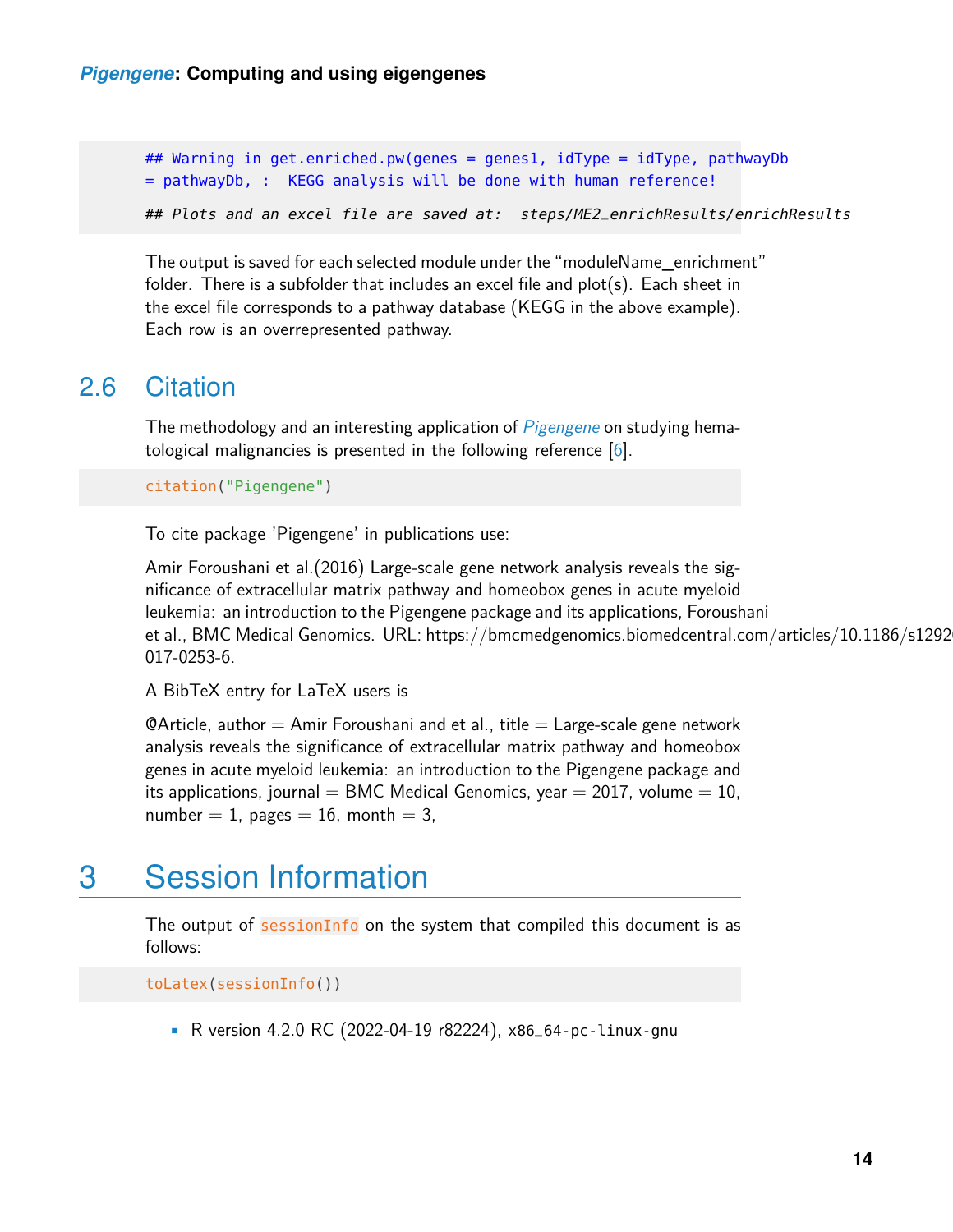- Locale: LC\_CTYPE=en\_US.UTF-8, LC\_NUMERIC=C, LC\_TIME=en\_GB, LC\_COLLATE=C, LC\_MONETARY=en\_US.UTF-8, LC\_MESSAGES=en\_US.UTF-8, LC\_PAPER=en\_US.UTF-8, LC\_NAME=C, LC\_ADDRESS=C, LC\_TELEPHONE=C, LC\_MEASUREMENT=en\_US.UTF-8, LC\_IDENTIFICATION=C
- Running under: Ubuntu 20.04.4 LTS
- Matrix products: default
- BLAS: /home/biocbuild/bbs-3.15-bioc/R/lib/libRblas.so
- LAPACK: /home/biocbuild/bbs-3.15-bioc/R/lib/libRlapack.so
- Base packages: base, datasets, grDevices, graphics, grid, methods, stats, stats4, utils
- Other packages: AnnotationDbi 1.58.0, Biobase 2.56.0, BiocGenerics 0.42.0, BiocStyle 2.24.0, IRanges 2.30.0, Pigengene 1.22.0, Rgraphviz 2.40.0, S4Vectors 0.34.0, bnlearn 4.7.1, graph 1.74.0, org.Hs.eg.db 3.15.0
- Loaded via a namespace (and not attached): BiocManager 1.30.17, BiocParallel 1.30.0, Biostrings 2.64.0, C50 0.1.6, Cubist 0.4.0, DBI 1.1.2, DO.db 2.9, DOSE 3.22.0, Formula 1.2-4, GO.db 3.15.0, GOSemSim 2.22.0, GenomeInfoDb 1.32.0, GenomeInfoDbData 1.2.8, Hmisc 4.7-0, KEGGREST 1.36.0, MASS 7.3-57, Matrix 1.4-1, R6 2.5.1, RColorBrewer 1.1-3, RCurl 1.98-1.6, RSQLite 2.2.12, Rcpp 1.0.8.3, ReactomePA 1.40.0, WGCNA 1.71, XVector 0.36.0, ape 5.6-2, aplot 0.1.3, assertthat 0.2.1, backports 1.4.1, base64enc 0.1-3, bit 4.0.4, bit64 4.0.5, bitops 1.0-7, blob 1.2.3, cachem 1.0.6, checkmate 2.1.0, cli 3.3.0, cluster 2.1.3, clusterProfiler 4.4.0, codetools 0.2-18, colorspace 2.0-3, compiler 4.2.0, crayon 1.5.1, data.table 1.14.2, digest 0.6.29, doParallel 1.0.17, downloader 0.4, dplyr 1.0.8, dynamicTreeCut 1.63-1, ellipsis 0.3.2, enrichplot 1.16.0, evaluate 0.15, fansi 1.0.3, farver 2.1.0, fastcluster 1.2.3, fastmap 1.1.0, fastmatch 1.1-3, fgsea 1.22.0, foreach 1.5.2, foreign 0.8-82, gdata 2.18.0, generics 0.1.2, ggforce 0.3.3, ggfun 0.0.6, ggplot2 3.3.5, ggplotify 0.1.0, ggraph 2.0.5, ggrepel 0.9.1, ggtree 3.4.0, glue 1.6.2, graphite 1.42.0, graphlayouts 0.8.0, gridExtra 2.3, gridGraphics 0.5-1, gtable 0.3.0, gtools 3.9.2, highr 0.9, htmlTable 2.4.0, htmltools 0.5.2, htmlwidgets 1.5.4, httr 1.4.2, igraph 1.3.1, impute 1.70.0, inum 1.0-4, iterators 1.0.14, jpeg 0.1-9, jsonlite 1.8.0, knitr 1.38, labeling 0.4.2, lattice 0.20-45, latticeExtra 0.6-29, lazyeval 0.2.2, libcoin 1.0-9, lifecycle 1.0.1, magrittr 2.0.3, matrixStats 0.62.0, memoise 2.0.1, munsell 0.5.0, mvtnorm 1.1-3, nlme 3.1-157, nnet 7.3-17, openxlsx 4.2.5, parallel 4.2.0, partykit 1.2-15, patchwork 1.1.1,